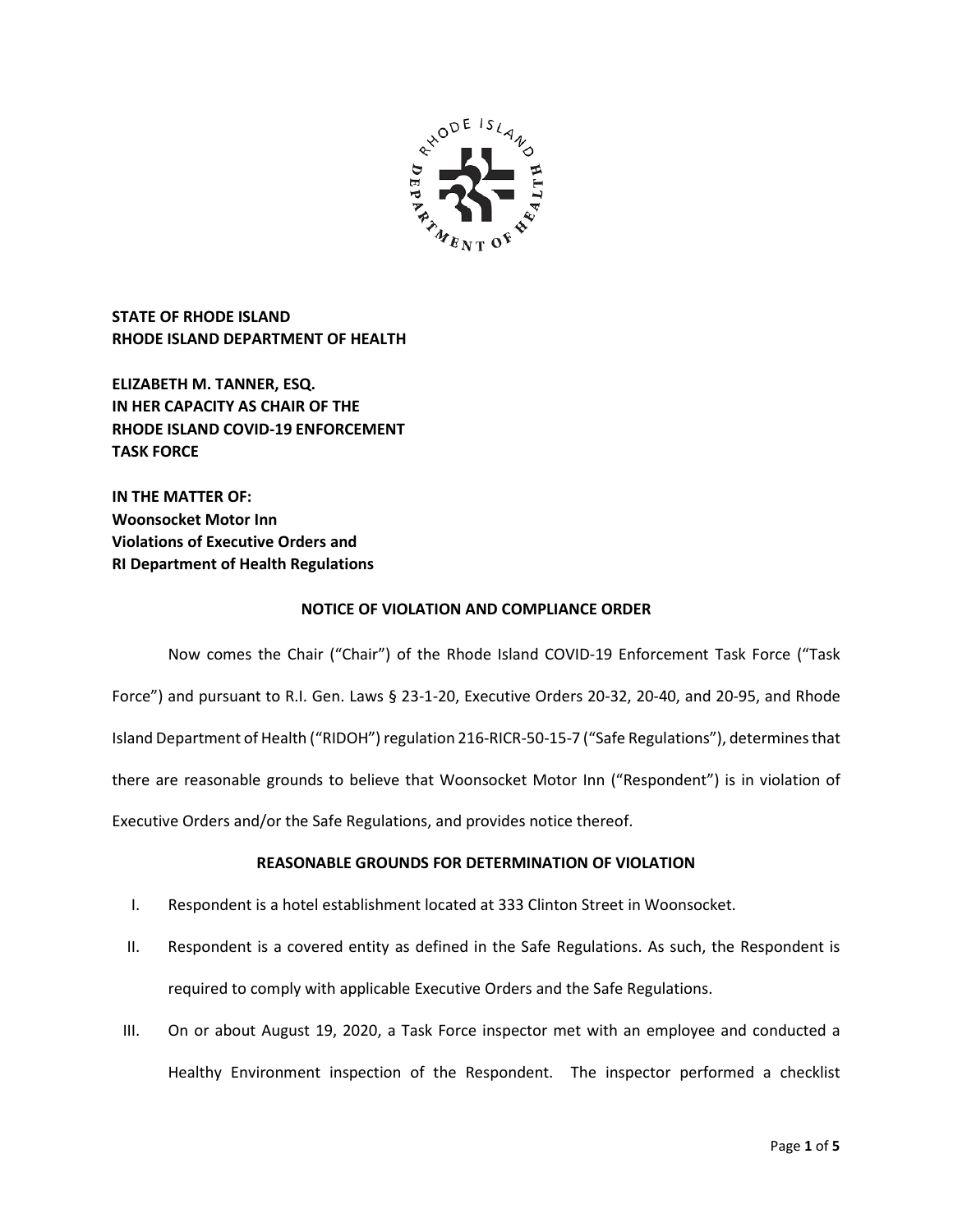inspection based on the Safe Regulations and determined that Respondent scored a 4/11 for overall requirements. After the inspection, the inspector provided information and resources to the Respondent to help it achieve full compliance. This included a recommendation to the Respondent on how to access www.ReopeningRI.com and the relevant websites for the Executive Orders, rules, regulations, and guidance. The Respondent was also advised that an inspector would conduct a reinspection in the near future.

- IV. On or about November 5, 2020, the same Task Force inspector conducted a reinspection of the Respondent. The inspector met with employee Nick Patel ("Employee") and again performed a checklist inspection based on the Safe Regulations. The inspector determined that the Respondent scored a 4/12 for overall requirements and had made no improvements towards achieving compliance.
- V. Therefore, as a result of the Respondent's continued failure to comply with applicable Executive Orders and the Safe Regulations, and in the absence of any other information to rebut the allegations above, RIDOH has drawn the conclusion that the above allegations are true, and the Respondent is not in compliance with applicable Executive Orders and/or the Safe Regulations.

#### **ALLEGED VIOLATIONS**

The following alleged violations stem from the November 5, 2020 reinspection.

I. Respondent is in violation of Section  $7.4.1(A)(1)(f)$  of the Safe Regulations, which requires the designation of a point of contact who is familiar with the applicable Executive Orders and the Safe Regulations, and who will work with RIDOH on testing, contact tracing, case investigation, isolation and quarantine follow up. Upon request, Respondent could not identify a point of contact who is familiar with the guidance and regulations.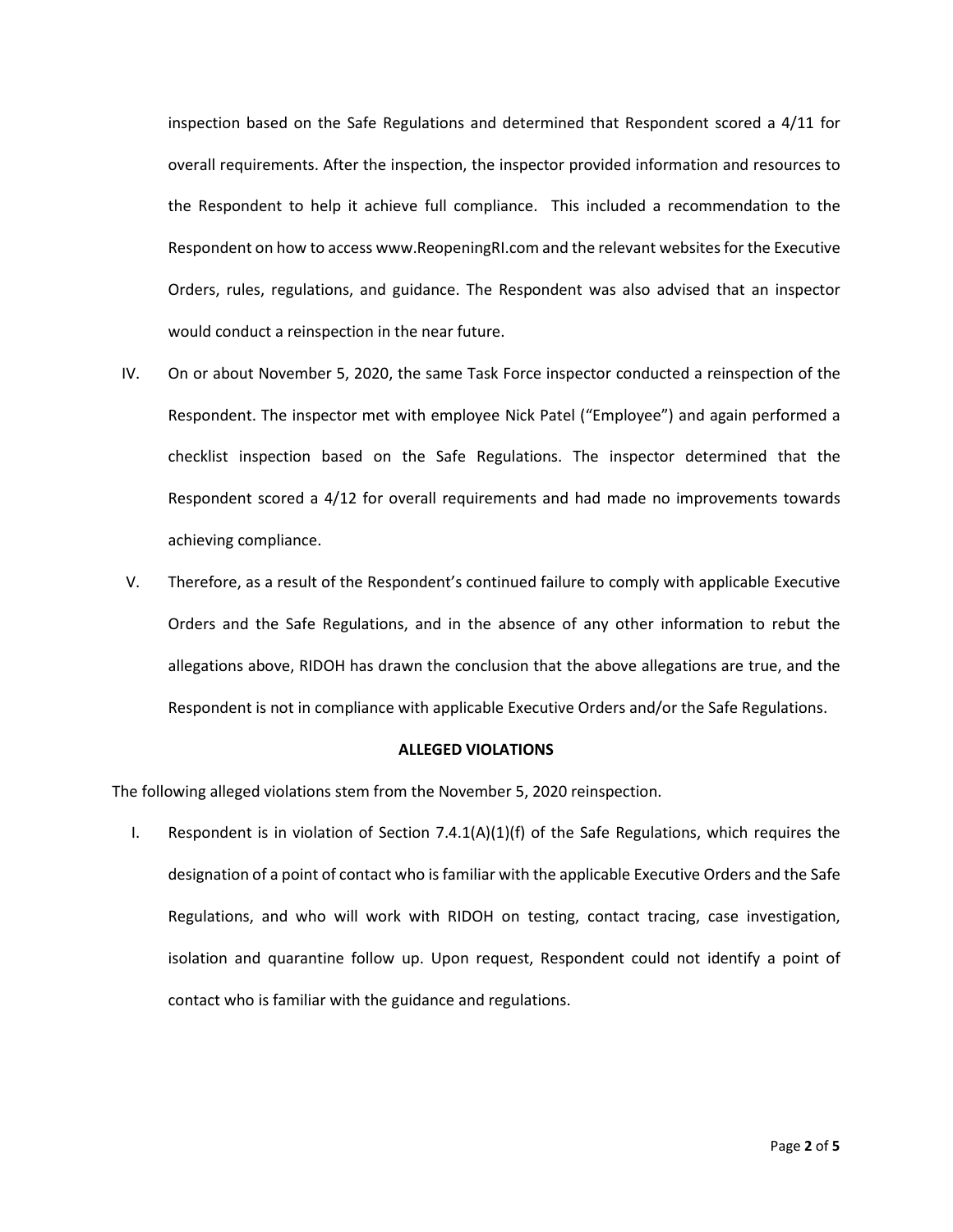- II. Respondent is in violation of Section  $7.4.1(A)(1)$  of the Safe Regulations, which requires each covered entity to develop, maintain, and ensure compliance with a written plan for the safe operation of the establishment. Upon request, Respondent could not produce a written plan.
- III. Respondent is in violation of Section  $7.4.1(A)(1)(a)$  of the Safe Regulations, which requires establishments to ensure compliance with a plan that includes procedures relative to, among other things, physical distancing at all times, to the extent feasible, and additional measures to be taken in high traffic, communal, or other areas where physical distancing is not feasible. As stated, above, Respondent could not produce the required plan and the inspector observed that there were no measures in place to ensure that physical distancing was maintained.
- IV. Respondent is in violation of Section 7.4.1(A)(4) of the Safe Regulations, which requires each covered entity to ensure the placement of posters or signs at entry to its establishments educating any individual at the establishment concerning entry screening, required physical distancing, use of cloth face coverings, and other subjects as provided in guidance issued by RIDOH. The inspector observed that none of the required information was posted at the entry to the establishment and concluded, therefore, that the Respondent failed to ensure the placement of required posters.
- V. Respondent is in violation of Sections 7.4.1(A)(6) & (7) of the Safe Regulations, which requires each covered entity to ensure the performance of environmental cleaning of its establishments once per day and to maintain records documenting such environmental cleaning. Upon request, the Respondent could not produce the required records.
- VI. Respondent is in violation of Section 7.4.1(A)(2) of the Safe Regulations, which requires each covered entity to implement and ensure compliance with screening of all individuals entering its establishment(s) at any time for any reason. Upon inquiry, the Respondent admitted that it did not conduct entry screening. In addition, there were no posters visible at or near the entrance concerning entry screening.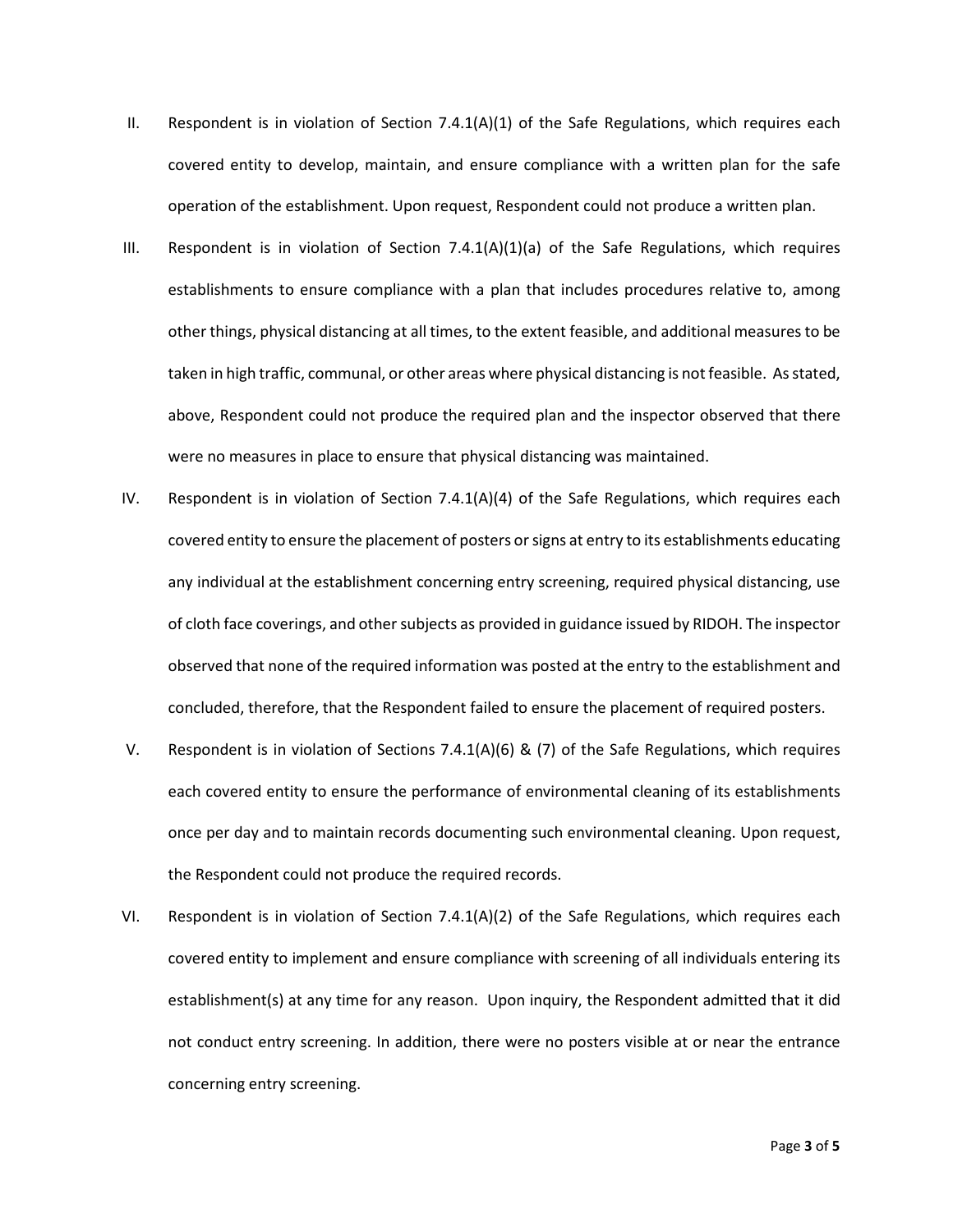VII. Respondent is in violation of Section 7.4.1(A)(8) of the Safe Regulations, which requires all covered entities to maintain an employee work log that identifies the full name, phone number, and the date and time of all shifts worked by each employee. This work log must be maintained for at least thirty (30) days. Upon request, Respondent could not produce an employee work log.

### **ORDER**

It is hereby ORDERED, that on or before the tenth  $(10<sup>th</sup>)$  day from service of this Notice of Violation and Compliance Order, Respondent shall remedy the above cited violations and come into full compliance with applicable Executive Orders and Regulations, by fulfilling the conditions as set forth below:

- I. Respondent shall designate a point of contact who is familiar with applicable Executive Orders and the Safe Regulations, and who will work with RIDOH on testing, contact tracing, case investigation, isolation and quarantine follow up.
- II. Respondent shall develop, maintain, and ensure compliance with a written plan for the safe operation of the establishment.
- III. Respondent shall ensure compliance with its plan for safe operation, required pursuant to Section 7.4.1(A)(1) of the Safe Regulations, including compliance with, among other things, procedures consistent with the Safe Regulations relative to physical distancing at all times, to the extent feasible, and additional measures to be taken in high traffic, communal, or other areas where physical distancing is not feasible.
- IV. Respondent shall ensure the placement of posters or signs at entry to its establishment educating any individual at the establishment concerning entry screening, required physical distancing, use of cloth face coverings, and other subjects as provided in guidance issued by RIDOH.
- V. Respondent shall ensure the performance of environmental cleaning of its establishment once per day and maintain records documenting such environmental cleaning.